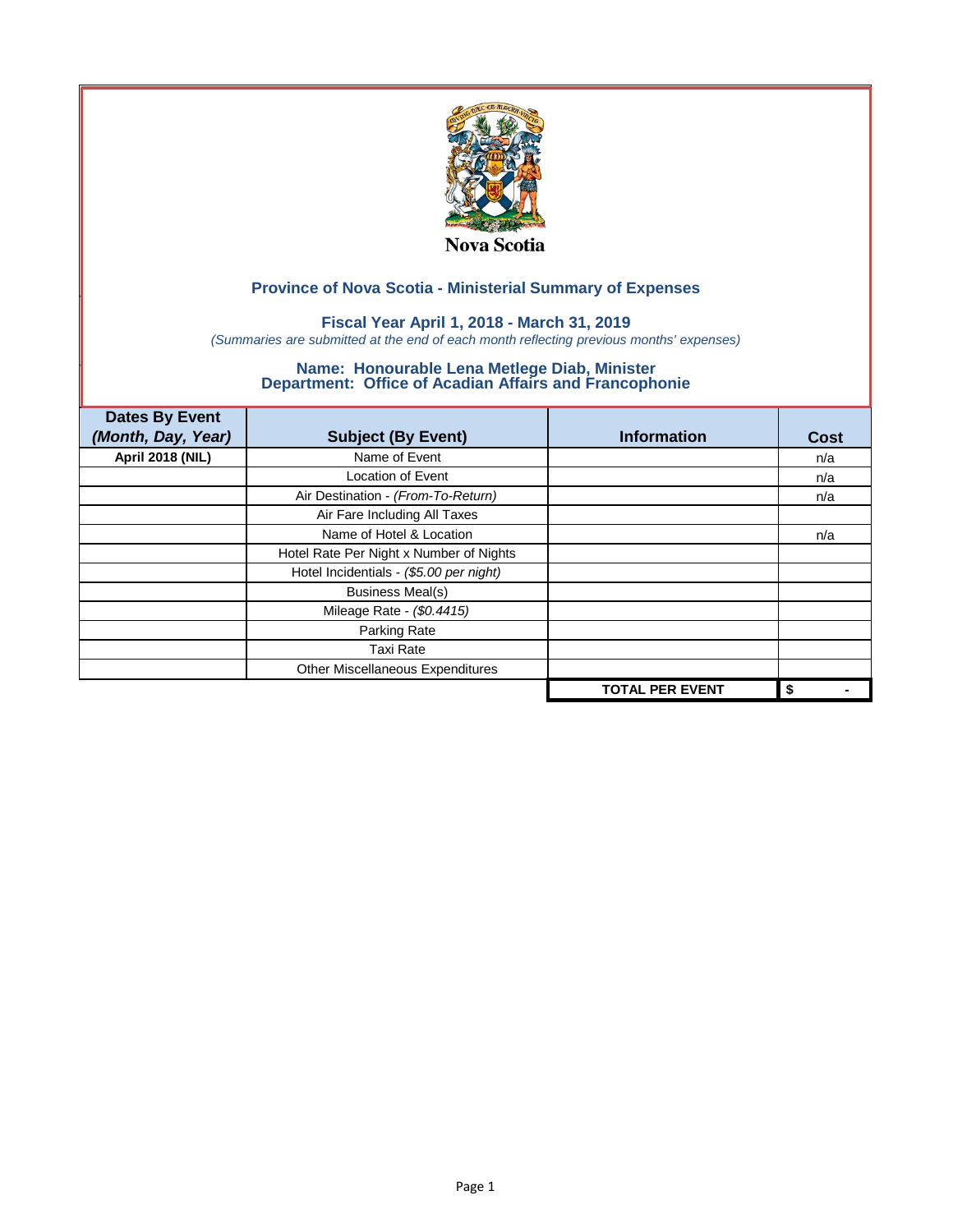

## **Fiscal Year April 1, 2018 - March 31, 2019**

*(Summaries are submitted at the end of each month reflecting previous months' expenses)*

| <b>Dates By Event</b><br>(Month, Day, Year) | <b>Subject (By Event)</b>               | <b>Information</b>                                | Cost         |
|---------------------------------------------|-----------------------------------------|---------------------------------------------------|--------------|
| May 22-24, 2018                             | Name of Event                           | Meetings in Cape Breton                           | n/a          |
|                                             | Location of Event                       | Cape Breton                                       | n/a          |
|                                             | Air Destination - (From-To-Return)      |                                                   | n/a          |
|                                             | Air Fare Including All Taxes            |                                                   |              |
|                                             | Name of Hotel & Location                | L'Auberge des Pecheurs, Chéticamp                 | n/a          |
|                                             | Hotel Rate Per Night x Number of Nights | $$134.90 \times 1$ night                          | \$<br>134.90 |
|                                             | Name of Hotel & Location                | MacKenzie House Tourist, Port<br>Hawkesbury       | n/a          |
|                                             | Hotel Rate Per Night x Number of Nights | \$151.50 x 1 night                                | \$<br>151.50 |
|                                             | Hotel Incidentials - (\$5.00 per night) | 2 nights                                          | \$<br>10.00  |
|                                             | Business Meal(s)                        | Per diems (2 breakfasts, 3 lunches, 2<br>dinners) | 101.00<br>S  |
|                                             | Mileage Rate - (\$0.4415)               |                                                   |              |
|                                             | Parking Rate                            |                                                   |              |
|                                             | <b>Taxi Rate</b>                        |                                                   |              |
|                                             | Other Miscellaneous Expenditures        |                                                   |              |
|                                             |                                         | <b>TOTAL PER EVENT</b>                            | 397.40<br>\$ |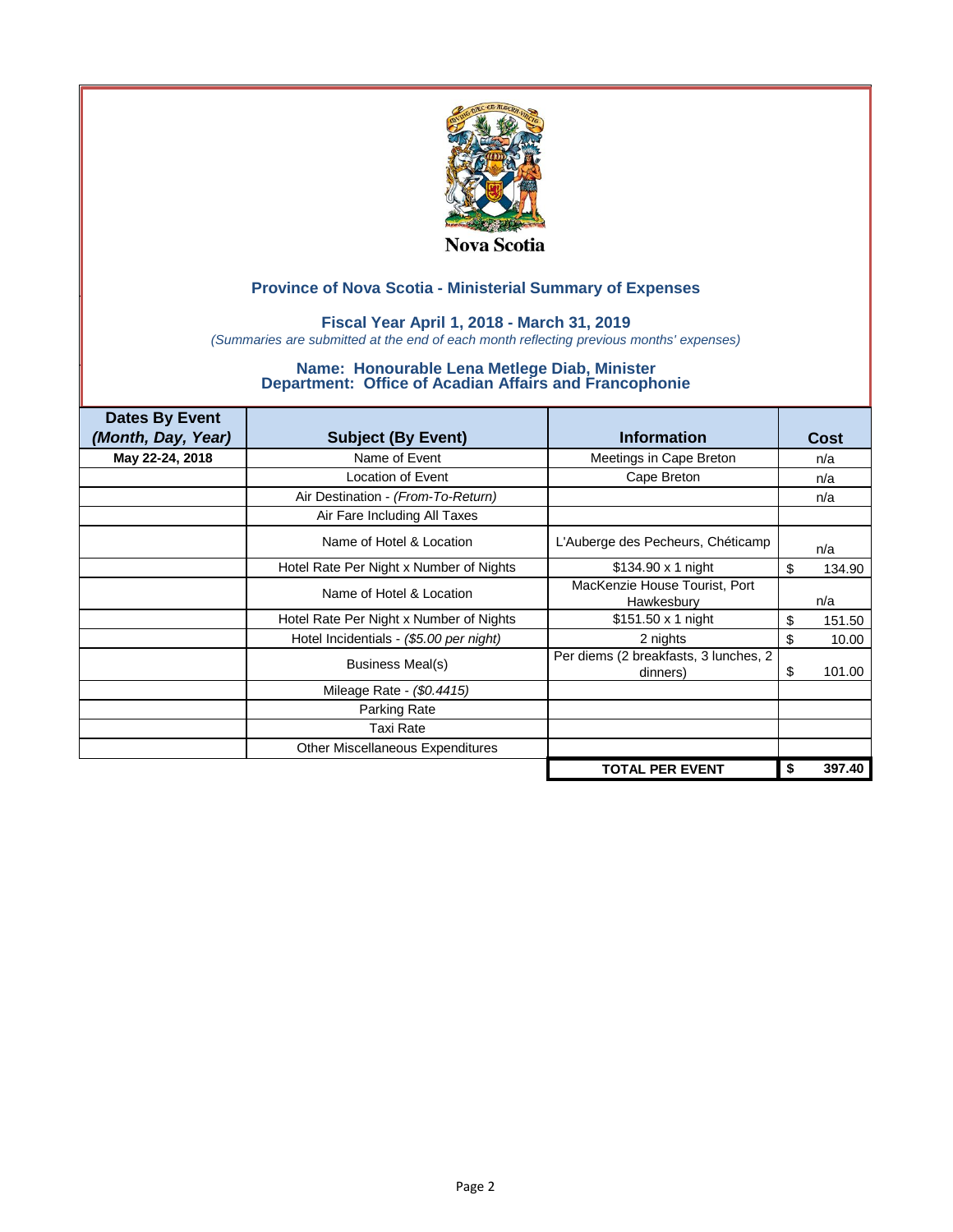

## **Fiscal Year April 1, 2018 - March 31, 2019**

*(Summaries are submitted at the end of each month reflecting previous months' expenses)*

| <b>Dates By Event</b><br>(Month, Day, Year) | <b>Subject (By Event)</b>               | <b>Information</b>     | <b>Cost</b> |
|---------------------------------------------|-----------------------------------------|------------------------|-------------|
| <b>June 2018 (NIL)</b>                      | Name of Event                           |                        | n/a         |
|                                             | <b>Location of Event</b>                |                        | n/a         |
|                                             | Air Destination - (From-To-Return)      |                        | n/a         |
|                                             | Air Fare Including All Taxes            |                        |             |
|                                             | Name of Hotel & Location                |                        | n/a         |
|                                             | Hotel Rate Per Night x Number of Nights |                        |             |
|                                             | Hotel Incidentials - (\$5.00 per night) |                        |             |
|                                             | <b>Business Meal(s)</b>                 |                        |             |
|                                             | Mileage Rate - (\$0.4415)               |                        |             |
|                                             | Parking Rate                            |                        |             |
|                                             | <b>Taxi Rate</b>                        |                        |             |
|                                             | Other Miscellaneous Expenditures        |                        |             |
|                                             |                                         | <b>TOTAL PER EVENT</b> | \$          |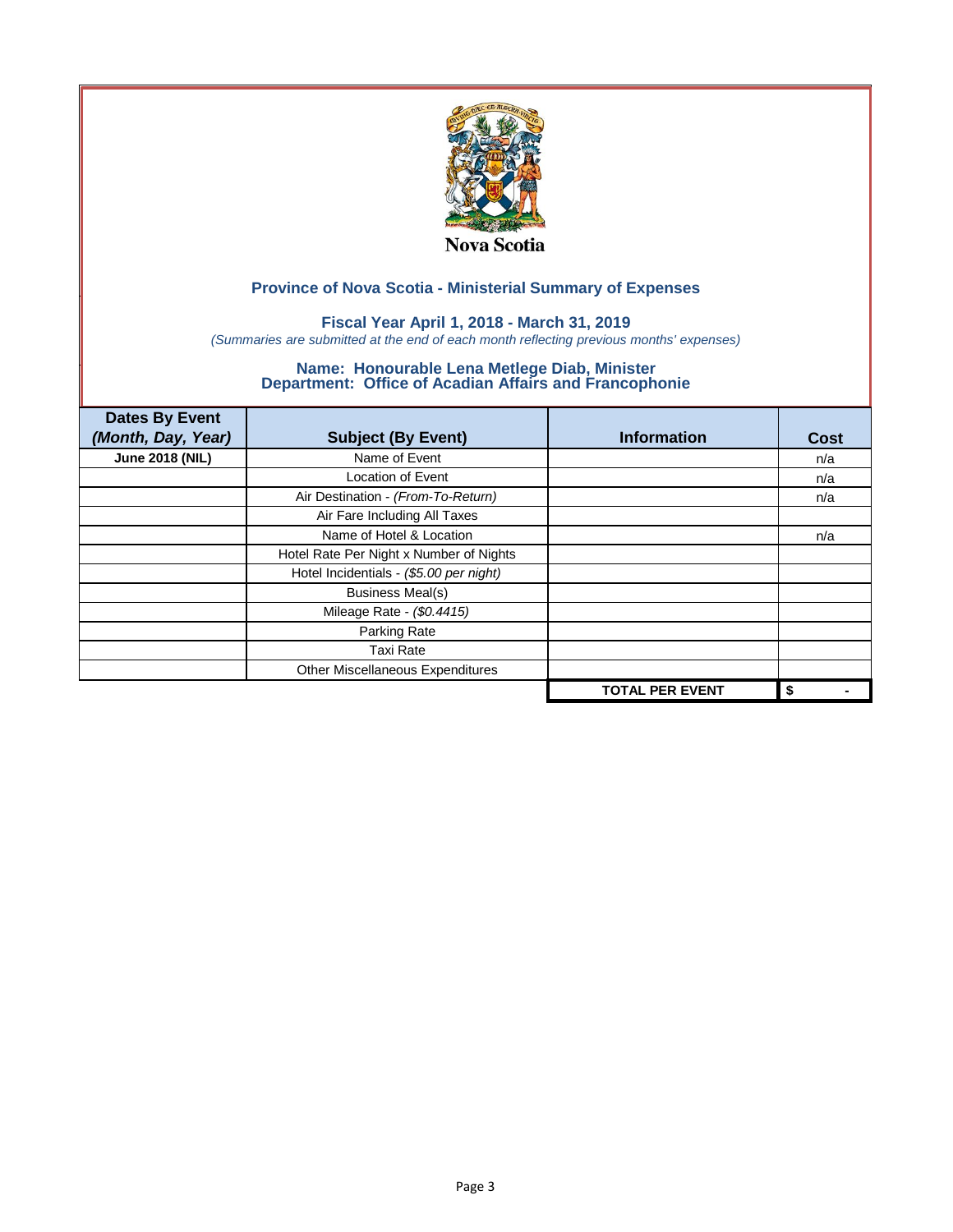

## **Fiscal Year April 1, 2018 - March 31, 2019**

*(Summaries are submitted at the end of each month reflecting previous months' expenses)*

| <b>Dates By Event</b><br>(Month, Day, Year) | <b>Subject (By Event)</b>               | <b>Information</b>     | <b>Cost</b> |
|---------------------------------------------|-----------------------------------------|------------------------|-------------|
| <b>July 2018 (NIL)</b>                      | Name of Event                           |                        | n/a         |
|                                             | <b>Location of Event</b>                |                        | n/a         |
|                                             | Air Destination - (From-To-Return)      |                        | n/a         |
|                                             | Air Fare Including All Taxes            |                        |             |
|                                             | Name of Hotel & Location                |                        | n/a         |
|                                             | Hotel Rate Per Night x Number of Nights |                        |             |
|                                             | Hotel Incidentials - (\$5.00 per night) |                        |             |
|                                             | <b>Business Meal(s)</b>                 |                        |             |
|                                             | Mileage Rate - (\$0.4415)               |                        |             |
|                                             | Parking Rate                            |                        |             |
|                                             | <b>Taxi Rate</b>                        |                        |             |
|                                             | Other Miscellaneous Expenditures        |                        |             |
|                                             |                                         | <b>TOTAL PER EVENT</b> | \$          |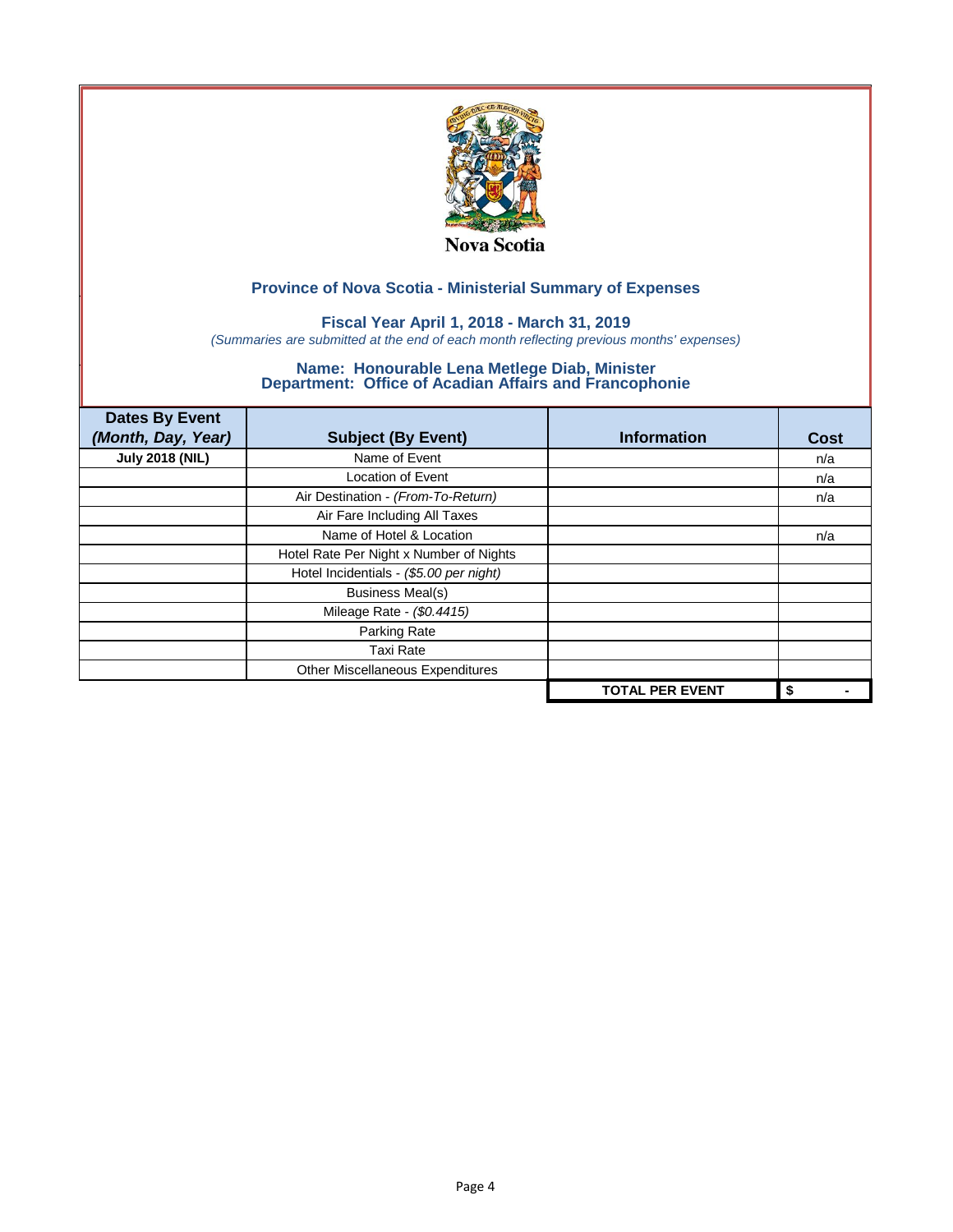

## **Fiscal Year April 1, 2018 - March 31, 2019**

*(Summaries are submitted at the end of each month reflecting previous months' expenses)*

| <b>Dates By Event</b><br>(Month, Day, Year) | <b>Subject (By Event)</b>               | <b>Information</b>                                  | Cost           |
|---------------------------------------------|-----------------------------------------|-----------------------------------------------------|----------------|
| August 6-13, 2018                           | Name of Event                           | La Semaine Acadienne a Normandy                     | n/a            |
|                                             | Location of Event                       | Paris, France / Normandy, France                    | n/a            |
|                                             | Air Destination - (From-To-Return)      | Halifax-Paris-Halifax                               | n/a            |
|                                             | Air Fare Including All Taxes            |                                                     | \$<br>1,304.85 |
|                                             | Name of Hotel & Location                | Crowne Plaza, Paris                                 | n/a            |
|                                             | Hotel Rate Per Night x Number of Nights | \$257.29 CAD x 2 nights / \$211.30<br>CAD x 1 night | \$<br>725.88   |
|                                             | Name of Hotel & Location                | La Pêcherie, Normandy                               | n/a            |
|                                             | Hotel Rate Per Night x Number of Nights | \$237.49 CAD x 3 nights                             | \$<br>712.47   |
|                                             | Hotel Incidentials - (\$5.00 per night) | 7 nights                                            | \$<br>35.00    |
|                                             | Business Meal(s)                        | International per diems                             | \$<br>1,368.38 |
|                                             | Mileage Rate - (\$0.4415)               | 68 kms                                              | \$<br>30.02    |
|                                             | Parking Rate                            |                                                     |                |
|                                             | <b>Taxi Rate</b>                        | Taxis in France                                     | \$<br>112.60   |
|                                             | <b>Other Miscellaneous Expenditures</b> | Train from Paris-Normandy-Paris                     | 113.79         |
|                                             |                                         | <b>TOTAL PER EVENT</b>                              | 4,402.99       |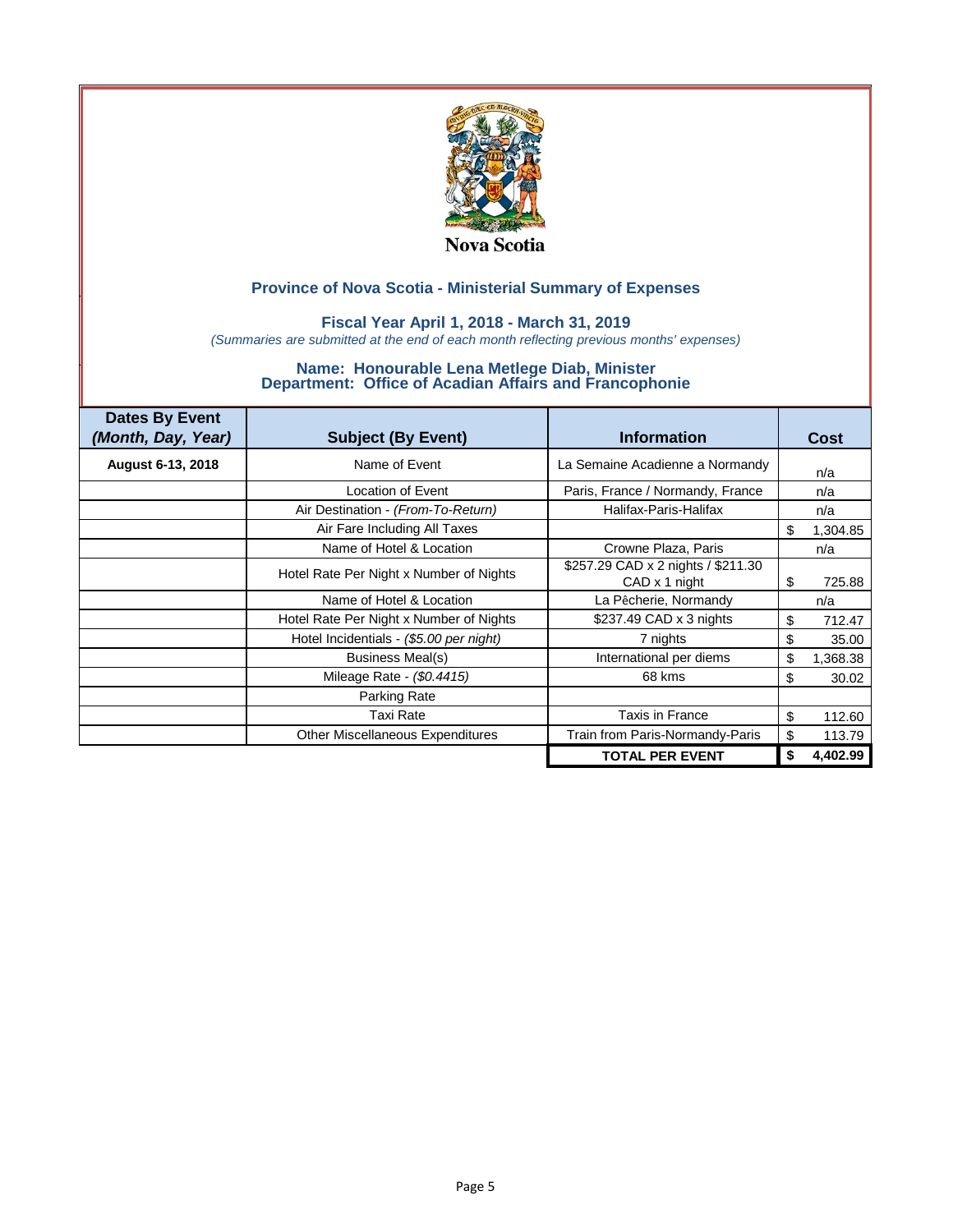

## **Fiscal Year April 1, 2018 - March 31, 2019**

*(Summaries are submitted at the end of each month reflecting previous months' expenses)*

| <b>Dates By Event</b><br>(Month, Day, Year) | <b>Subject (By Event)</b>               | <b>Information</b>                 | Cost           |
|---------------------------------------------|-----------------------------------------|------------------------------------|----------------|
|                                             |                                         | Meeting with Federal Minsiter for  |                |
|                                             |                                         | Tourism, Official Languages and La |                |
| September 15-17, 2018                       | Name of Event                           | Francophonie and Lebanese Diapsora |                |
|                                             |                                         | <b>Energy Conference</b>           | n/a            |
|                                             | Location of Event                       | Montreal, QC                       | n/a            |
|                                             | Air Destination - (From-To-Return)      | Halifax-Montreal-Halifax           | n/a            |
|                                             | Air Fare Including All Taxes            |                                    | \$<br>464.25   |
|                                             | Name of Hotel & Location                | Intercontinental Montreal          | n/a            |
|                                             | Hotel Rate Per Night x Number of Nights | $$318.35 \times 2$ nights          | \$<br>636.69   |
|                                             | Hotel Incidentials - (\$5.00 per night) | 2 nights                           | \$<br>10.00    |
|                                             | Business Meal(s)                        |                                    |                |
|                                             | Mileage Rate - (\$0.4415)               | 64 kms                             | \$<br>28.26    |
|                                             | Parking Rate                            | Airport parking                    | \$<br>66.00    |
|                                             | <b>Taxi Rate</b>                        |                                    |                |
|                                             | <b>Other Miscellaneous Expenditures</b> | Car rental                         | \$<br>140.86   |
|                                             |                                         | <b>TOTAL PER EVENT</b>             | \$<br>1,346.06 |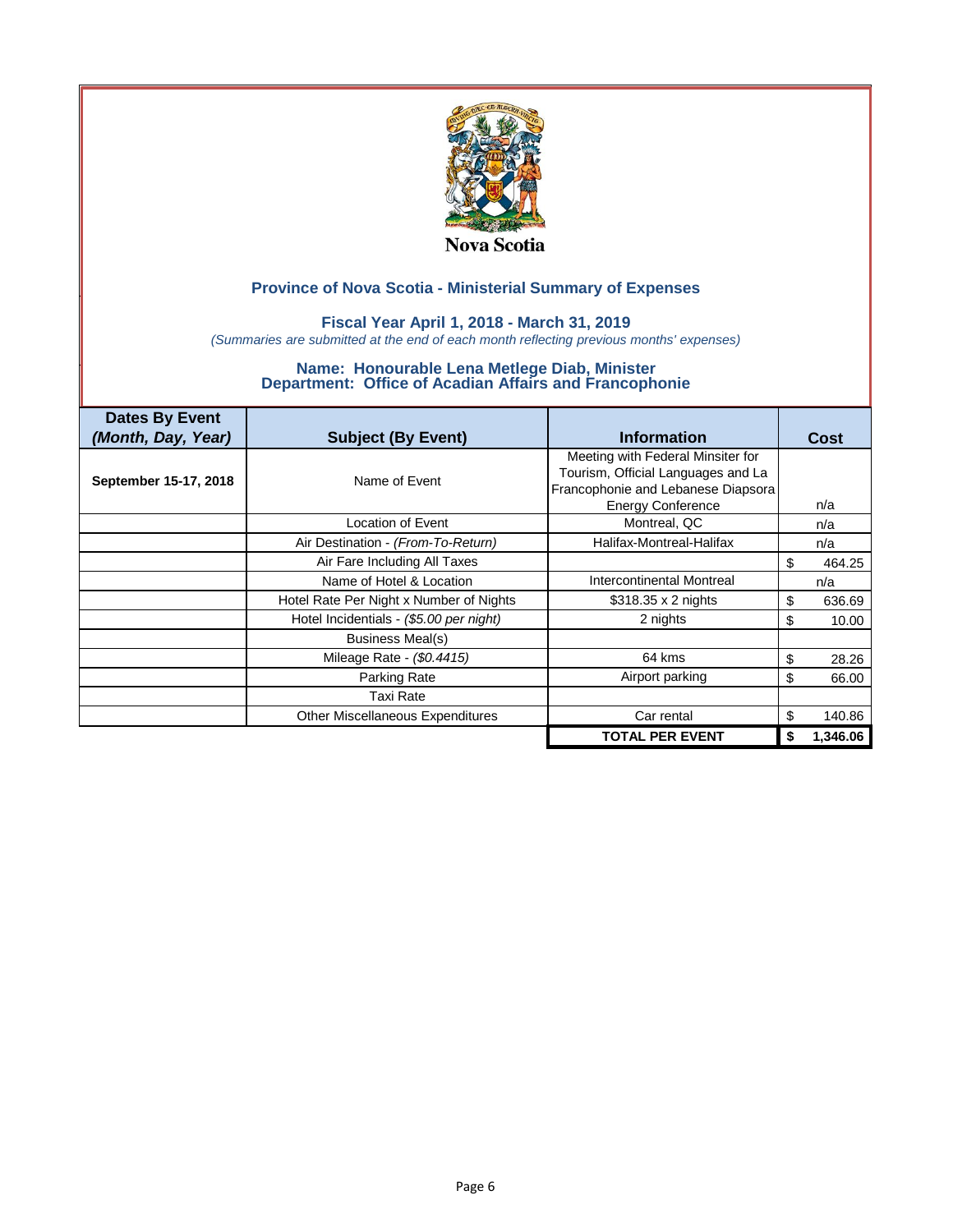

## **Fiscal Year April 1, 2018 - March 31, 2019**

*(Summaries are submitted at the end of each month reflecting previous months' expenses)*

| <b>Dates By Event</b><br>(Month, Day, Year) | <b>Subject (By Event)</b>               | <b>Information</b>                                                           | Cost       |
|---------------------------------------------|-----------------------------------------|------------------------------------------------------------------------------|------------|
| October 19, 2018                            | Name of Event                           | Fédération acadienne de la Nouvelle-<br><b>Écosse Annual General Meeting</b> | n/a        |
|                                             | Location of Event                       | <b>Dartmouth</b>                                                             | n/a        |
|                                             | Air Destination - (From-To-Return)      |                                                                              | n/a        |
|                                             | Air Fare Including All Taxes            |                                                                              |            |
|                                             | Name of Hotel & Location                |                                                                              | n/a        |
|                                             | Hotel Rate Per Night x Number of Nights |                                                                              |            |
|                                             | Hotel Incidentials - (\$5.00 per night) |                                                                              |            |
|                                             | <b>Business Meal(s)</b>                 |                                                                              |            |
|                                             | Mileage Rate - (\$0.4415)               | 20 kms                                                                       | 8.83<br>\$ |
|                                             | Parking Rate                            |                                                                              |            |
|                                             | Taxi Rate                               |                                                                              |            |
|                                             | Other Miscellaneous Expenditures        | <b>Tolls</b>                                                                 | 2.00<br>\$ |
|                                             |                                         | <b>TOTAL PER EVENT</b>                                                       | 10.83      |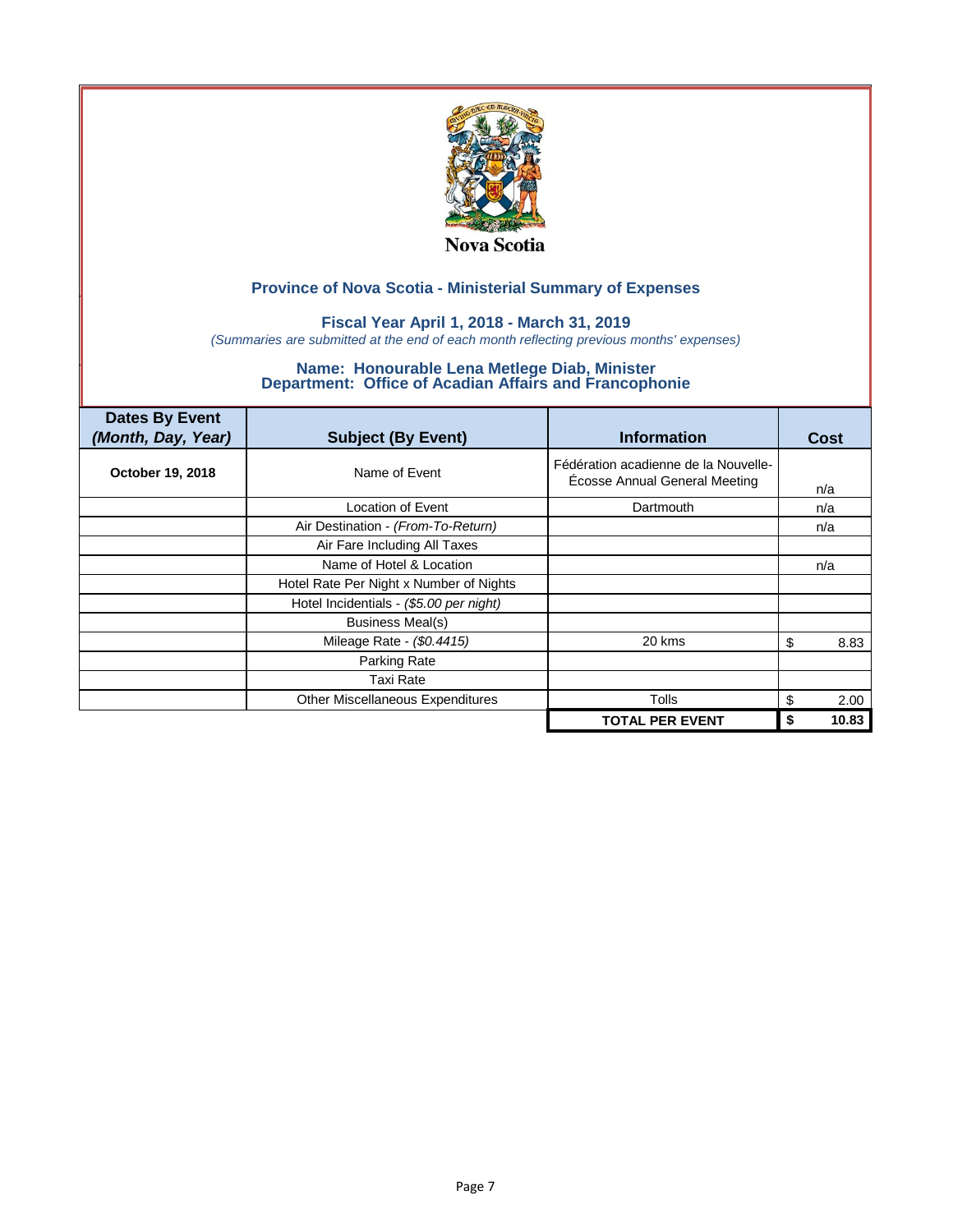

## **Fiscal Year April 1, 2018 - March 31, 2019**

*(Summaries are submitted at the end of each month reflecting previous months' expenses)*

| <b>Dates By Event</b><br>(Month, Day, Year) | <b>Subject (By Event)</b>               | <b>Information</b>     | <b>Cost</b> |
|---------------------------------------------|-----------------------------------------|------------------------|-------------|
|                                             | Name of Event                           |                        |             |
| November 2018 (NIL)                         |                                         |                        | n/a         |
|                                             | <b>Location of Event</b>                |                        | n/a         |
|                                             | Air Destination - (From-To-Return)      |                        | n/a         |
|                                             | Air Fare Including All Taxes            |                        |             |
|                                             | Name of Hotel & Location                |                        | n/a         |
|                                             | Hotel Rate Per Night x Number of Nights |                        |             |
|                                             | Hotel Incidentials - (\$5.00 per night) |                        |             |
|                                             | <b>Business Meal(s)</b>                 |                        |             |
|                                             | Mileage Rate - (\$0.4415)               |                        |             |
|                                             | Parking Rate                            |                        |             |
|                                             | <b>Taxi Rate</b>                        |                        |             |
|                                             | Other Miscellaneous Expenditures        |                        |             |
|                                             |                                         | <b>TOTAL PER EVENT</b> | \$          |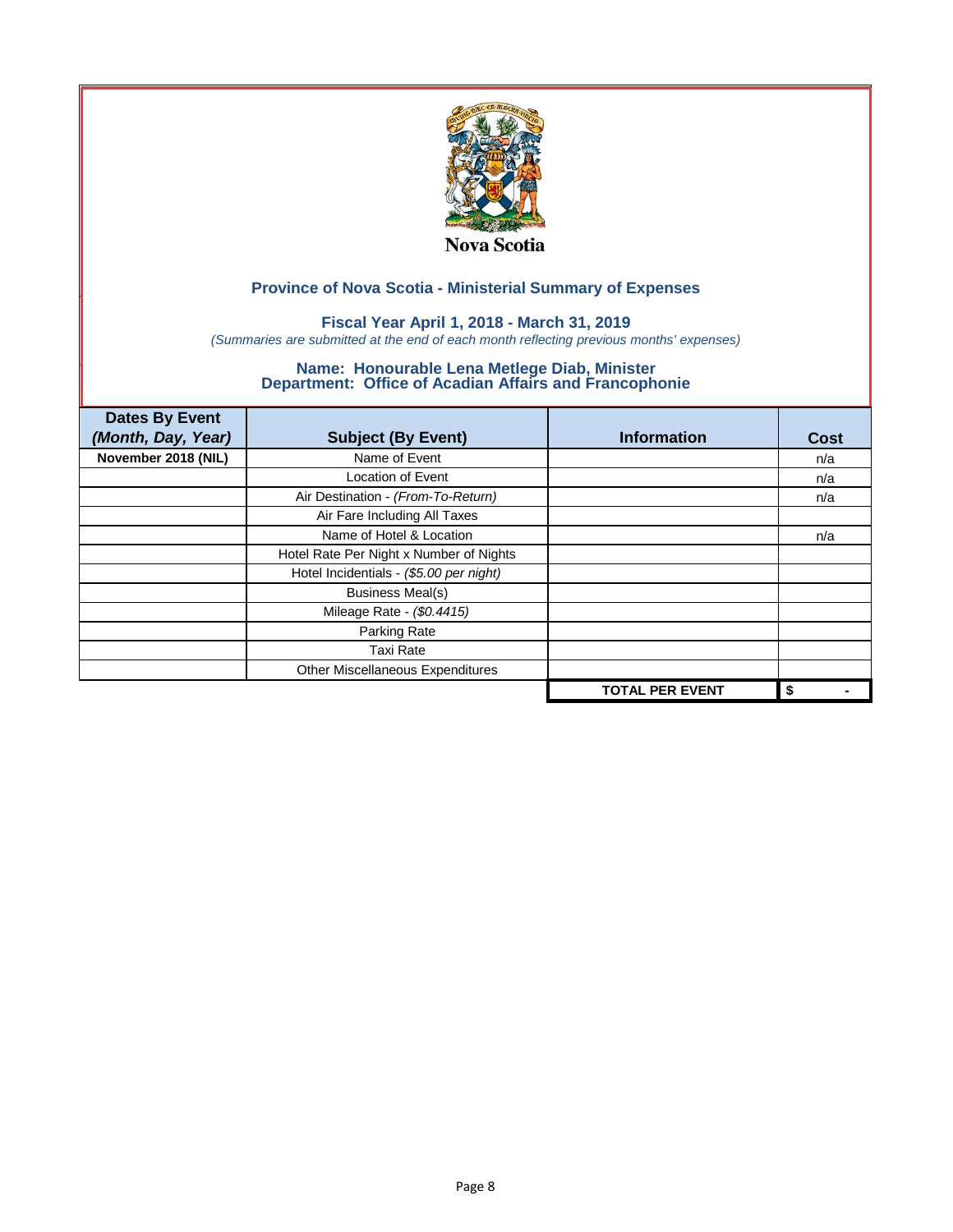

## **Fiscal Year April 1, 2018 - March 31, 2019**

*(Summaries are submitted at the end of each month reflecting previous months' expenses)*

| <b>Dates By Event</b><br>(Month, Day, Year) | <b>Subject (By Event)</b>               | <b>Information</b>     | <b>Cost</b> |
|---------------------------------------------|-----------------------------------------|------------------------|-------------|
| December 2018 (NIL)                         | Name of Event                           |                        | n/a         |
|                                             | <b>Location of Event</b>                |                        | n/a         |
|                                             | Air Destination - (From-To-Return)      |                        | n/a         |
|                                             | Air Fare Including All Taxes            |                        |             |
|                                             | Name of Hotel & Location                |                        | n/a         |
|                                             | Hotel Rate Per Night x Number of Nights |                        |             |
|                                             | Hotel Incidentials - (\$5.00 per night) |                        |             |
|                                             | <b>Business Meal(s)</b>                 |                        |             |
|                                             | Mileage Rate - (\$0.4415)               |                        |             |
|                                             | Parking Rate                            |                        |             |
|                                             | <b>Taxi Rate</b>                        |                        |             |
|                                             | Other Miscellaneous Expenditures        |                        |             |
|                                             |                                         | <b>TOTAL PER EVENT</b> | \$          |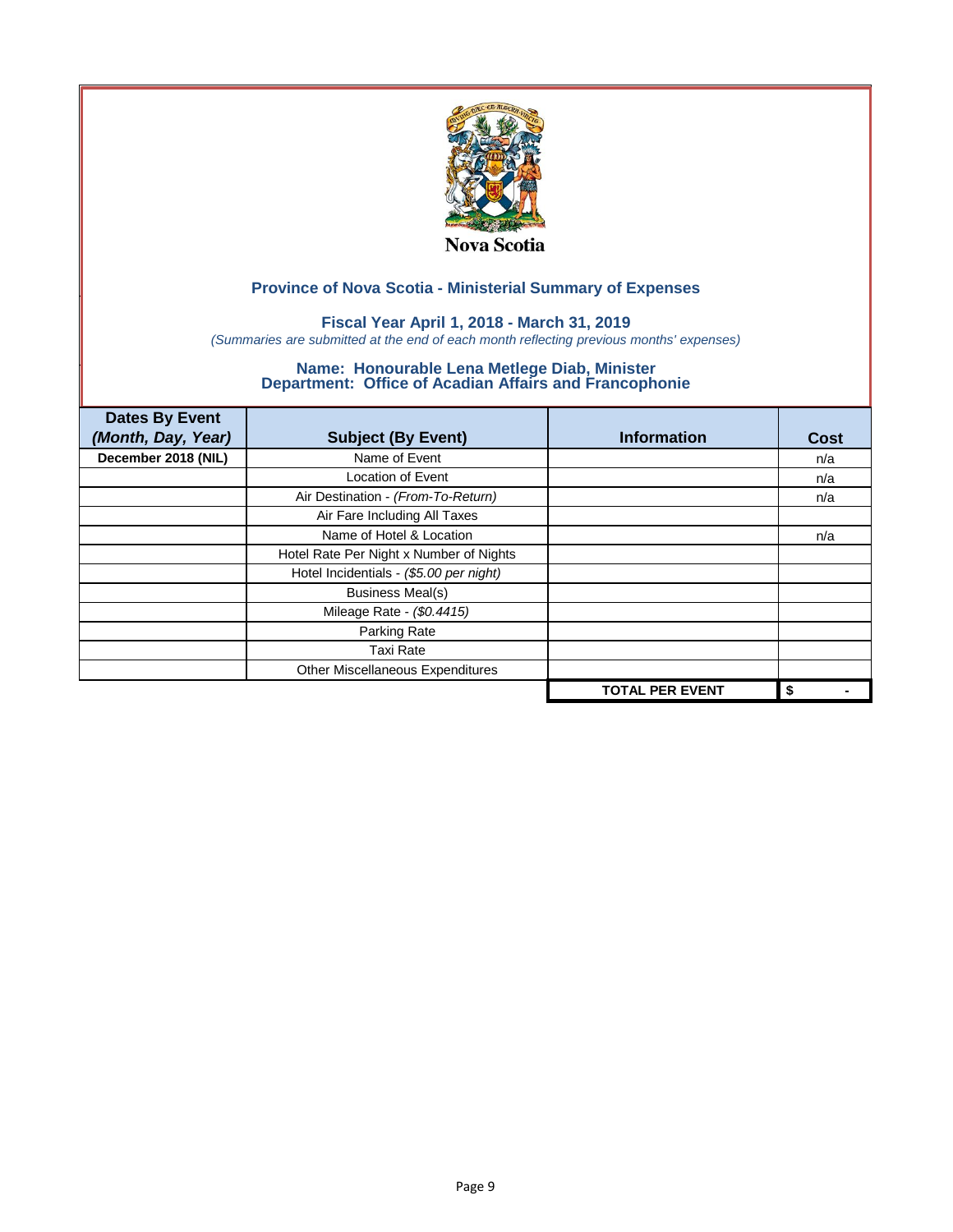

## **Fiscal Year April 1, 2018 - March 31, 2019**

*(Summaries are submitted at the end of each month reflecting previous months' expenses)*

| <b>Dates By Event</b><br>(Month, Day, Year) | <b>Subject (By Event)</b>               | <b>Information</b>     | <b>Cost</b> |
|---------------------------------------------|-----------------------------------------|------------------------|-------------|
| January 2019 (NIL)                          | Name of Event                           |                        | n/a         |
|                                             | Location of Event                       |                        | n/a         |
|                                             | Air Destination - (From-To-Return)      |                        | n/a         |
|                                             | Air Fare Including All Taxes            |                        |             |
|                                             | Name of Hotel & Location                |                        | n/a         |
|                                             | Hotel Rate Per Night x Number of Nights |                        |             |
|                                             | Hotel Incidentials - (\$5.00 per night) |                        |             |
|                                             | <b>Business Meal(s)</b>                 |                        |             |
|                                             | Mileage Rate - (\$0.4415)               |                        |             |
|                                             | Parking Rate                            |                        |             |
|                                             | Taxi Rate                               |                        |             |
|                                             | Other Miscellaneous Expenditures        |                        |             |
|                                             |                                         | <b>TOTAL PER EVENT</b> | \$          |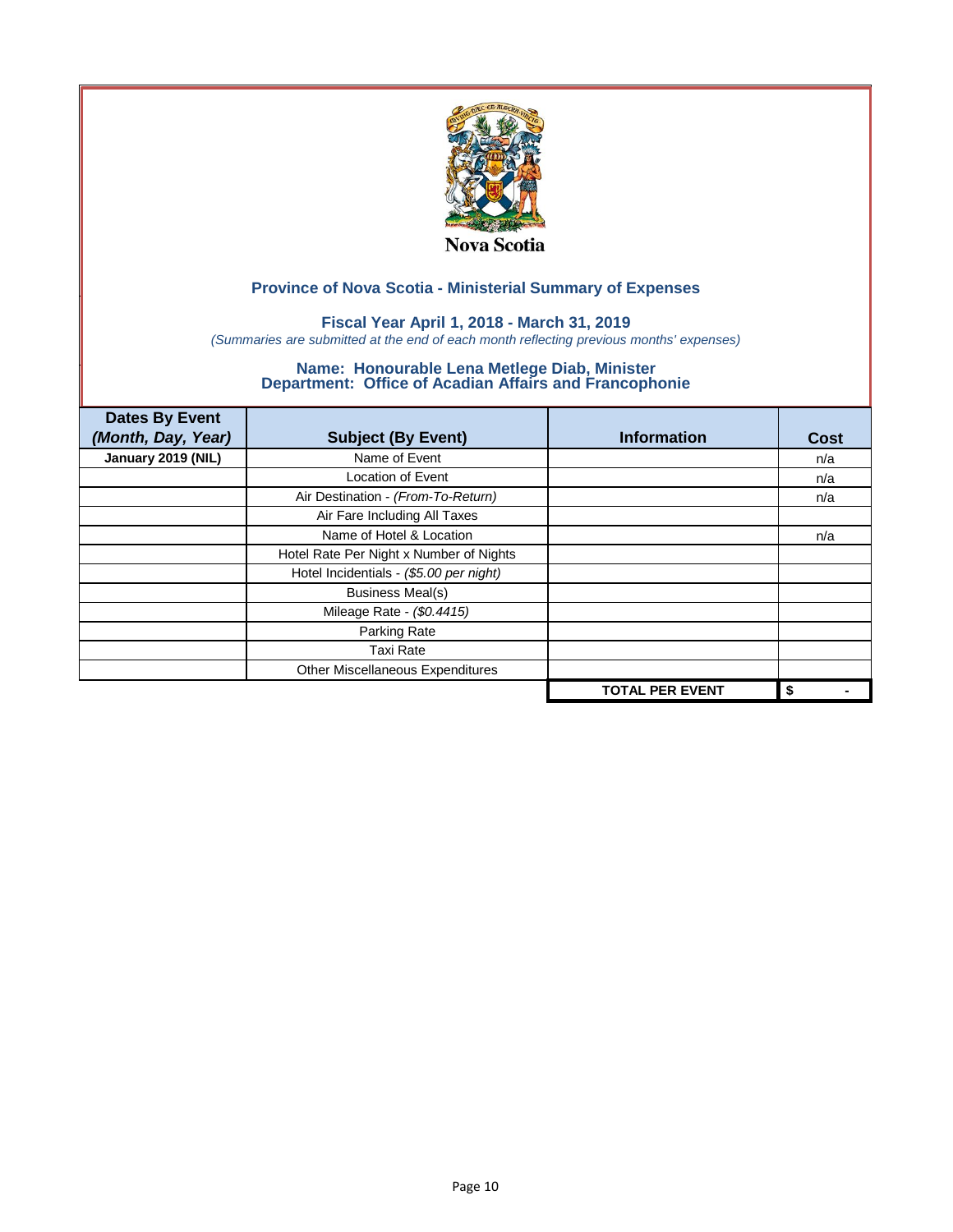

## **Fiscal Year April 1, 2018 - March 31, 2019**

*(Summaries are submitted at the end of each month reflecting previous months' expenses)*

| <b>Dates By Event</b><br>(Month, Day, Year) | <b>Subject (By Event)</b>               | <b>Information</b>     | <b>Cost</b> |
|---------------------------------------------|-----------------------------------------|------------------------|-------------|
| February 2019 (NIL)                         | Name of Event                           |                        | n/a         |
|                                             | Location of Event                       |                        | n/a         |
|                                             | Air Destination - (From-To-Return)      |                        | n/a         |
|                                             | Air Fare Including All Taxes            |                        |             |
|                                             | Name of Hotel & Location                |                        | n/a         |
|                                             | Hotel Rate Per Night x Number of Nights |                        |             |
|                                             | Hotel Incidentials - (\$5.00 per night) |                        |             |
|                                             | <b>Business Meal(s)</b>                 |                        |             |
|                                             | Mileage Rate - (\$0.4415)               |                        |             |
|                                             | Parking Rate                            |                        |             |
|                                             | <b>Taxi Rate</b>                        |                        |             |
|                                             | Other Miscellaneous Expenditures        |                        |             |
|                                             |                                         | <b>TOTAL PER EVENT</b> | \$          |